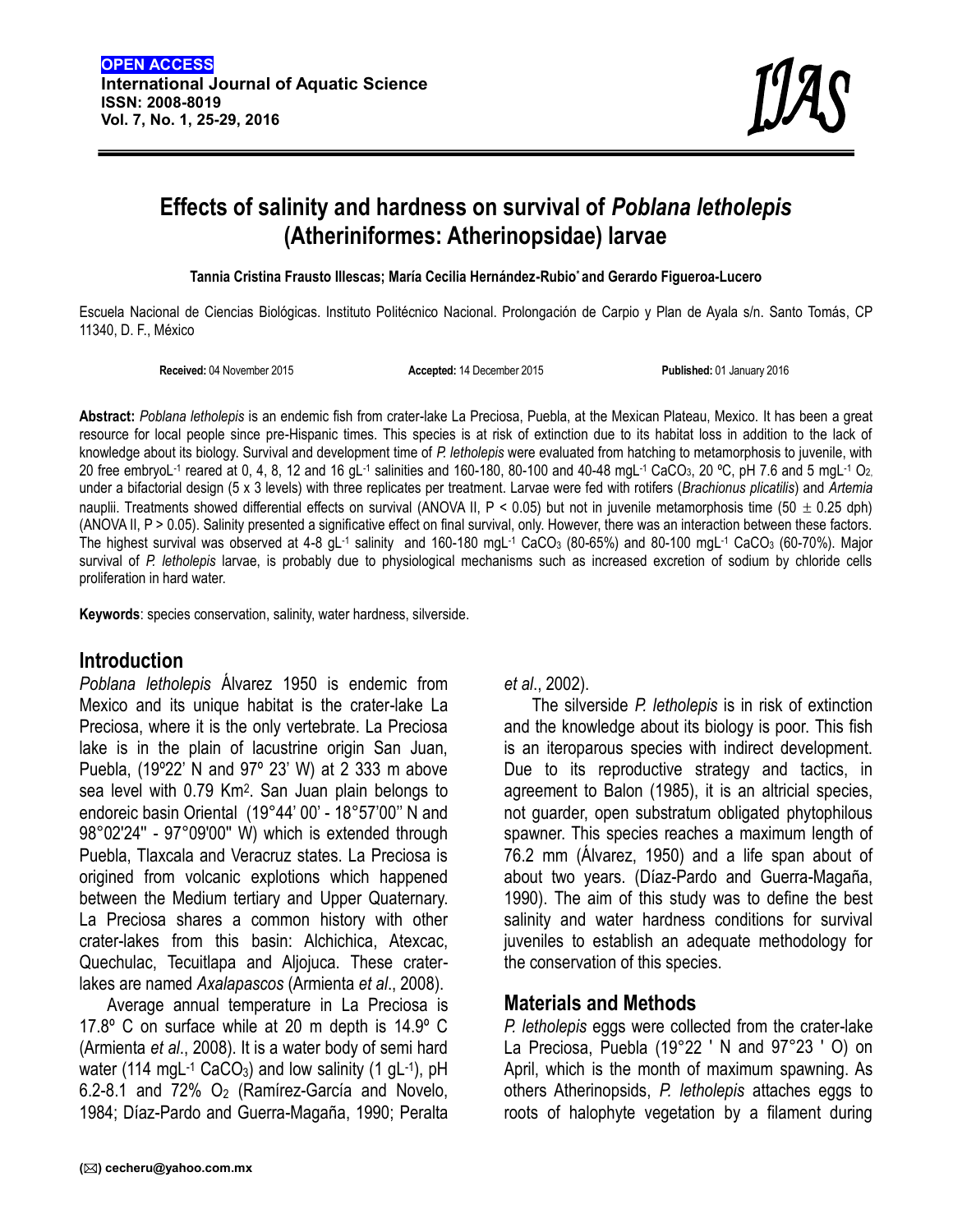natural spawning. Collected eggs were put inside plastic bags with filtered water from the crater-lake and oxygen was supplied. Plastic bags were covered with ice to reduce metabolism eggs. In the laboratory, shape, coloration, ornamentation and number of filaments eggs were examined and fifty eggs were measured.

Several batches of 50 eggs were incubated in 1 L beakers with semi hard water (100-120 mgL-1 CaCO<sub>3</sub>), 2 gL<sup>-1</sup> salinity, 20 °C, 5 mgL<sup>-1</sup> O<sub>2,</sub> pH 7.6 and a 12 h photoperiod, until free embryos hatched. The experimental design incorporated two variables (salinity and water hardness) for a total of 15 treatments (5 x 3 levels) with three replicates ( $n = 20$ ) and a total n of 900 individuals (15 x 20 x 3). Each treatment was one combination of salinity (0, 4, 8, 12 and 16 gL-1 , Sigma ™) and water hardness (hard water (H): 160-180, semi hard water (SH): 80-100 and<br>soft water (S): 40-48 mg L<sup>-1</sup> CaCO<sub>3</sub>), 20 °C, pH 7.6, soft water (S): 40-48 mg L-1 CaCO3), 20 ºC, pH 7.6, 5.5 mgL-1 O<sup>2</sup> and 12 h photoperiod. Water was replaced every day. Survival was registered each 24 h. Feeding was performed according to Figueroa- Lucero *et al*., (2004) modified for this species. Although mixed feeding begins two days post hatching (beginning of the larval period), fish were fed *ad libitum* with the mixohaline rotifer *Brachionus plicatilis* (20 rotifers mL-1 ) from 0 to 5 days post hatching (dph). From 6 to 35 dph, fish were fed with a combination of rotifers and *Artemia* nauplii (10 nauplii mL-1 ). Finally, from 36 dph on until Juvenile period (J) fish were fed *ad libitum* just with *Artemia* nauplii. These food quantities were adequate to reduce larvae mortality (pers. obs.).

Survival proportion values and development time<br>
juvenile were arcsine  $\sqrt{pi}$  transformed before<br>
lysis (Montgomery, 1991). Salinity and water to juvenile were arcsine √pij transformed before analysis (Montgomery, 1991). Salinity and water hardness effects on final survival and metamorphosis time were evaluated through a two-way full factorial ANOVA,  $\infty$  = 0.05. Post-hov Tukey pairwise comparisons were used (p< 0.05) (Sokal and Rohlf 1995).

#### **Results**

The silverside *P. letholepis* is an iteroparous species with indirect development; its eggs are telolecithal, spherical, small  $(1.18 \pm 0.05 \text{ mm})$ , smooth corion, transparent, with one oil globule after division phase, and one filament.

Salinity showed a major effect in juvenile survival and it was showed an optimal type curve (ANOVA, P < 0.05) (Fig. 1); contrary, water hardness did not have a significant effect (ANOVA,  $P > 0.05$ ) on final survival of juveniles. However, there was a marginally significant interaction between factors (ANOVA, P < 0.06) with regard to survival.



**Fig. 1: Final percent survival of** *P. letholepis* **juveniles under salinities of 0-16 gL-1 after 50 dph (ANOVA, p < 0.05, three replicates per treatment).**

However, in the treatments where larvae metamorphose to juveniles, the best results were obtained in hard (H) and semi hard (SH) water  $(ANOVA, P > 0.05)$  (Fig. 2).



**Figure 2. Final percent survival of** *P. letholepis* **juveniles after 50 dph under hard (H), semi hard (SH) and soft (S) water conditions (ANOVA P > 0.05, three replicates per treatment).**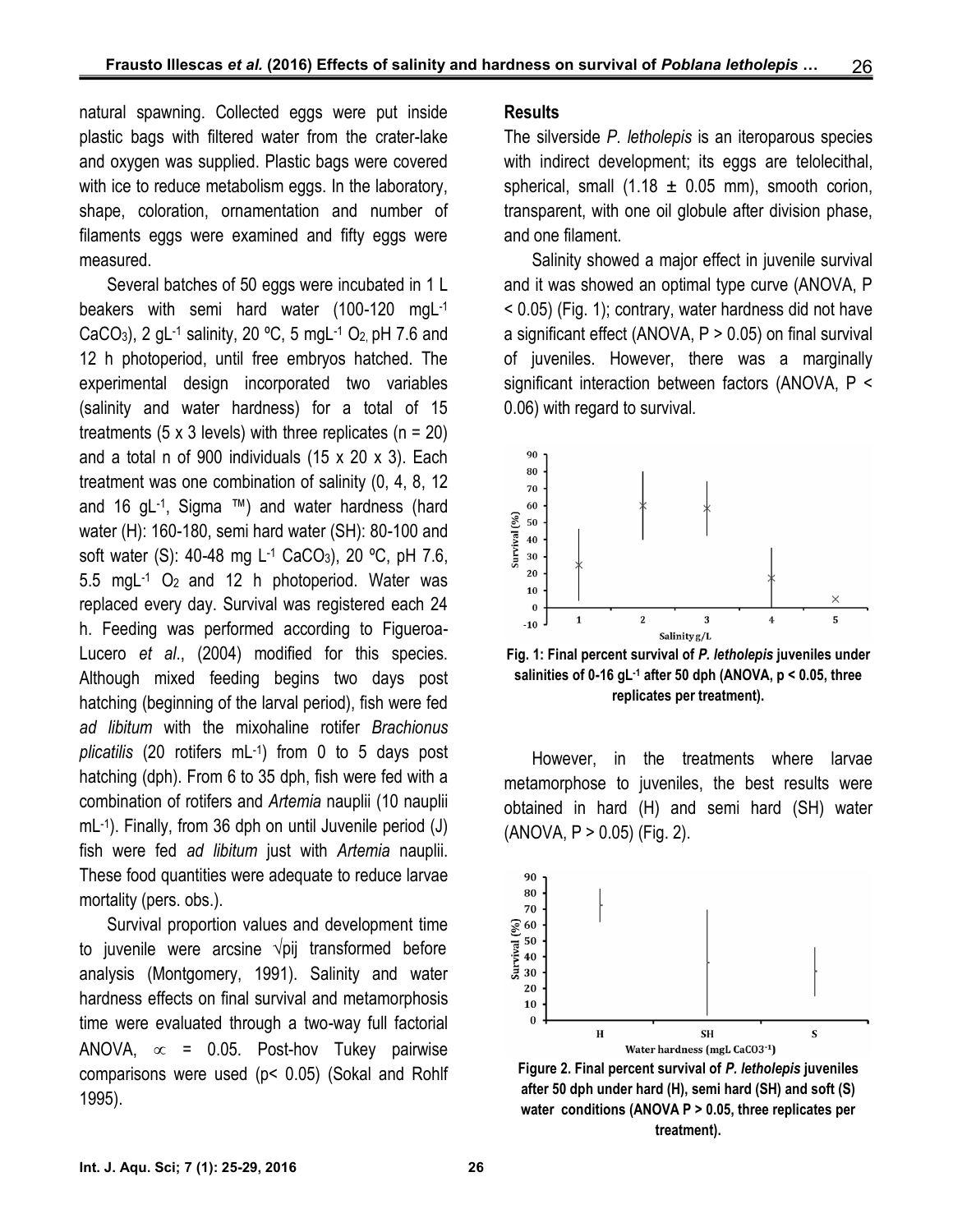Larvae survival was strongly affected in the first ten dph, and the highest mortalities were at salinities up to 8 gL-1 in all water hardness. Larvae did not survive on H0 (11 dph), SH16 (5 dph), H12 (33 dph) and H16 (16 dph) treatments conditions. After metamorphosis of larvae, 80-60% juveniles survived in H4, SH8, H8 and SH4, in that order. Survival was 40 % in S0, S4 and S8; 30% in S12 and 10% juveniles survived in SH0, 5% survival was obtained in SH12 and S16 (ANOVA P < 0.05, Tukey < 0.05) (Fig. 3). Both salinity and water hardness did not have a significant effect on development time to juvenile (49- 51 dph) (ANOVA, P > 0.05).



**(arcsin √p ± MSD/2). (ANOVA P < 0.05, Tukey P < 0.05). Larvae did not survive on H0, H12, H16 and SH16 treatments.**

### **Discussion**

Osmoregulation is an essential process in animals, to maintain chemical and physical conditions of the body fluids (cytoplasm, plasma, extracellular fluids) within certain ranges in order to ensure body normal activities. Ions that affect more this process are Na<sup>+</sup> and Cl- because they account for 90% of inorganic electrolytes. In general, fish maintain an ionic concentration similar to one third of seawater concentration, both in marine and freshwater fish (McCormick, 2001).

Survival variation of *P. letholepis* larvae is a consequence of its development type, due to the fact that adult osmoregulatory organs are under developed or absent in the larval period. *P. letholepis* larvae showed a higher tolerance to salinity and water hardness conditions than those recorded in crater lake La Preciosa in the present study (1.5 gL<sup>-1</sup> salinity and 114 mgL-1 CaCO3 water hardness). However, hardness and other parameters can change from year to year en La Preciosa and the other crater-lakes from San Juan plain, that could explain this species wide tolerance interval to hardness and salinity (Tavera and Komarek, 1996). Several freshwater Atherinopsids species present higher tolerance to salinity in captivity than in places where they inhabit. Similar behavior has been observed in *Chirostoma humboldtianum* and *C. riojai* embryos and larvae (Hernández-Rubio, 2009; Hernández-Rubio and Figueroa-Lucero, 2013), *C. estor estor* embryos have a higher hatching percentage at 10 gL-1 salinity, while tolerance range is 0-10 gL-1 salinity in larvae (Martínez-Palacios *et al*., 2004); *C. promelas* shows the best hatching rates in 0-15 gL-1 and their larvae present a higher survival at 0-5 gL-1 (Salgado-García, 2002). 73-78% *Menidia beryllina* embryos hatching at 0-30 gL-1 salinity and their larvae have an optimal survival at 15 gL-1 and *M. peninsulae* embryos have better development at 5 gL- 1 salinity, while larvae have higher survival percentages in 30 gL-1 (Middaugh *et al*., 1986). *Odonthestes bonariensis* and *O. hatcheri* larvae survived in salinities from 0 to 30 gL-1 with the best survival rates at intermediate salinities (10-20 gL-1). Moderate salinities allow a better performance, in particular to attain stable survival rates, this suggests that salinity acts as a mitigating agent for other forms of stress (Tsuzuki *et al*., 2000). In fish almost always a better survival and growth rates is observed in intermediate salinity conditions (8-20 gL-1 ) (Bœuf and Payan, 2001).

The capacity to respond to rapid salinity changes requires the rapid activation of existing mechanims (transport proteins and epithelia). The gills are the primary site of net sodium and chloride transport, actively taking up salts in fresh water and secreting them in sea water. Embryos and larvae regulate NaCl concentration in their bodies through chloride cells present in yolk-sac membrane of free embryos and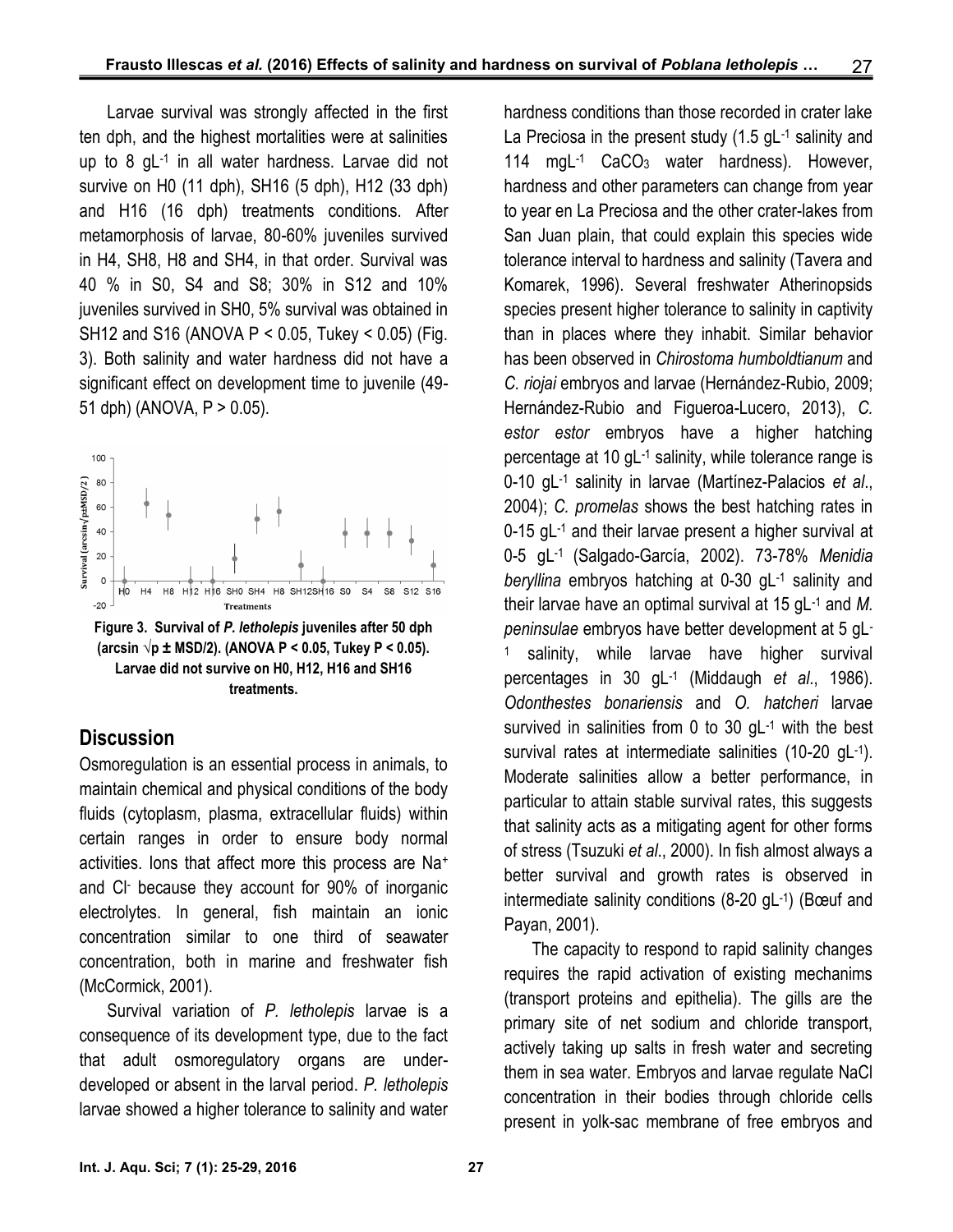skin of larvae, in opercular membrane principally (Kaneko & Hiroi, 2008). Salinity tolerance of *P. letholepis* larvae is a probable trait from a marine ancestor.

Studies of growth hormone (GH), insuline-like growth factor I (IGF-I) and cortisol have showed that those hormones have osmoregulatory actions and increased salinity tolerance in rainbow trout (*Onkorhynchus mykiss*) and other freshwater fish because GH and IGF-I stimulate the number and size of gill chloride cells (McCormick, 2001).

Moreover, regulation of intra and extra-cellular pH is crucial in fish, because drastic changes can alter the local charge on proteins affecting enzyme function and membrane channel properties (Brauner, 2008).

The best survival of *P. letholepis* larvae was observed at 160-180 and 100-120 mgL-1 CaCO<sub>3</sub>. Water hardness of 40-48 mgL<sup>-1</sup> is not recommended www for *P. letholepis* larvae. Unfortunately, there are not experimental tests about water hardness effect in other freshwater Atherinpsids, but *C. humboldtianum* eggs have been incubated in hard water and 5 gL-1 salinity with high hatching percentages (Hernández- Rubio *et al.*, 2006). However, *Chirostoma* and *Poblana* species inhabit in water bodies from soft to hard water (Álvarez, 1950; Díaz-Pardo and Guerra- Magaña, 1990; Enríquez and Paulo-Maya, 1997; Paulo-Maya *et al*, 2000; Soto-Galera and Paulo-Maya, 2003).

Major survival *P. letholepis* larvae from 100-120 to 160-180 mgL<sup>-1</sup> CaCO<sub>3</sub> and 4-8 gL<sup>-1</sup> salinity, probably this is due to physiological mechanisms, fish have a higher tolerance to heavy metals in hard water and this could be applied to Na+ (Pascoe, 1986), such as increased excretion of sodium by chloride cells proliferation in hard water (Murad, 2013).

The wide tolerance interval to water hardness present in *P. letholepis* larvae, could be an attribute shared with the rest of the species of *Poblana* from the other Axalapascos, because each water body has different  $CaCO<sub>3</sub>$  concentrations and these conditions could have allowed *Poblana* species to colonize these lakes 5.33 millions years ago (Bloom *et al*., 2009).

## **Acknowledgments**

The financial support was received from Secretaría de Investigación y Posgrado-IPN (SIP-20140914).

# **References**

- $\checkmark$  Álvarez J. (1950) Contribución al conocimiento de los peces de la región de los Llanos, estado de Puebla (México). Anales de la Escuela Nacional de Ciencias Biológicas, 5: 81-107.
- $\checkmark$  Armienta A., Vilaclara G., De la Cruz-Reyna S., Ramos S., Ceniceros N., Cruz O, Aguayo A. and Arcega-Cabrera F. (2008) Water chemistry of lakes related to active and inactive Mexican volcanoes. Journal of Volcanology and Geothermal Research, 178 (2): 249-258.
- $\checkmark$  Balon E. (1986) Early life histories of fishes. New Developmental, Ecological and Evolutionary Perspectives. Dr. W. Junk Publishers, USA.
- $\checkmark$  Boeuf G. and Payan P. (2001) How should salinity influence fish growth?. Comparative biochemistry and physiology part C, 130: 411-423.
- $\checkmark$  Bloom D.D., Piller K.R., Lyons J., Mercado-Silva N. and Medina-Nava M. (2009) Systematics and biogeography of the Tribe Menidiini (Teleostomi: Atherinopsidae) based on the mitocondrial ND2 gene. Copeia, 2: 408-417.
- $\checkmark$  Brauner C.J. (2008) Acid-base balance. In: Finn and. Kapoor (eds) Fish larval physiology, Science Publishers, Enfield NH: 185-200.
- $\checkmark$  Díaz-Pardo E. and Guerra-Magaña C. (1990) Peces dulceacuícolas mexicanos II: *Poblana alchichica* (Mugiliformes : Atherinidae). Zoología Informa, 17-18: 50- 57.
- $\checkmark$  Enríquez M. A. and Paulo-Maya J. (1997) Peces dulceacuícolas mexicanos XV. *Chirostoma chapalae* (Atheriniformes: Atherinidae). Zoología Informa, 35: 13-24.
- Figueroa-Lucero G., Hernández-Rubio M.C., Meza- González O.R., Arredondo-Figueroa J.L., Castro-Barrera T., Barriga-Sosa I.A. and Rodríguez C.A. (2004) Effect of food type on growth and survival of *Chirostoma riojai* Solórzano y López, 1965 (Atheriniformes: Atherinopsidae) during early development. Journal of Biological Research, 2: 93-99.
- $\checkmark$  Hernández-Rubio M.C. (2009) Historia de vida temprana de *Chirostoma humboldtianum* y *Chirostoma riojai (Atheriniformes: Atherinopsidae)* bajo la teoría de la ontogenia por saltos. Tesis Doctoral. Universidad autónoma Metropolitana, México.
- Hernández-Rubio M.C., Figueroa-Lucero G., Barriga-Sosa I.A., Arredondo-Figueroa J.L. and Castro-Barrera T. (2006) Early development of the shortfin silverside *Chirostoma*